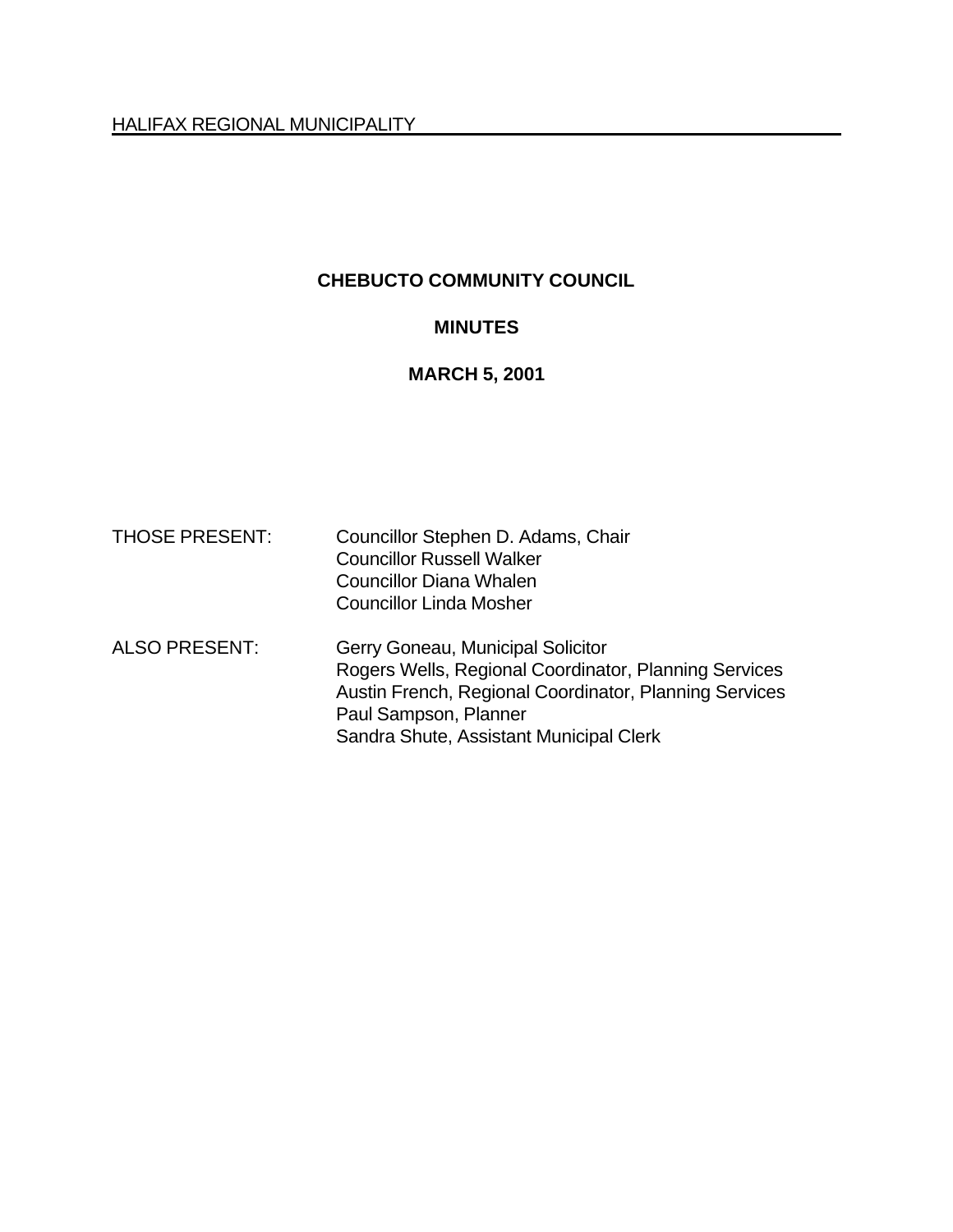#### **TABLE OF CONTENTS**

| 1. |                                  |                                                                                                                                                                                        |  |  |
|----|----------------------------------|----------------------------------------------------------------------------------------------------------------------------------------------------------------------------------------|--|--|
| 2. | <b>Approval of Minutes</b>       |                                                                                                                                                                                        |  |  |
|    | 2.1<br>2.2                       | Special Council Session - February 13, 2001  4                                                                                                                                         |  |  |
| 3. |                                  | Approval of the Order of Business and Approval of Additions and Deletions  4                                                                                                           |  |  |
| 4. |                                  | <b>Business Arising Out of the Minutes</b>                                                                                                                                             |  |  |
|    | 4.1<br><b>Status Sheet Items</b> |                                                                                                                                                                                        |  |  |
|    |                                  | 4.1.1 2232 Old Sambro Road - On-Going Flooding Problems  4<br>4.1.2<br>4.1.3<br>4.1.4 Herring Cove Road Project re Costing of Initiatives  5                                           |  |  |
| 5. |                                  |                                                                                                                                                                                        |  |  |
| 6. |                                  |                                                                                                                                                                                        |  |  |
| 7. |                                  | <b>Consideration of Deferred Business</b>                                                                                                                                              |  |  |
|    | 7.1                              | Case 00262 - Stage II Development Agreement Application for<br>Royale Hemlock Estates, Phase 1B and Phases 3 to 9  5                                                                   |  |  |
|    | 7.2                              |                                                                                                                                                                                        |  |  |
| 8. |                                  | <b>Public Hearings</b>                                                                                                                                                                 |  |  |
|    | 8.1                              | Case 00303 - Application for a Development Agreement and<br>Rezoning to permit 54 small lot single unit dwellings, Keyworth<br>Lane and Theakston Avenue, Halifax Mainland South<br>10 |  |  |
| 9. |                                  | Correspondence, Petitions and Delegations                                                                                                                                              |  |  |
|    | 9.1                              | Presentations - Recreation Playground - Cambria Park  12                                                                                                                               |  |  |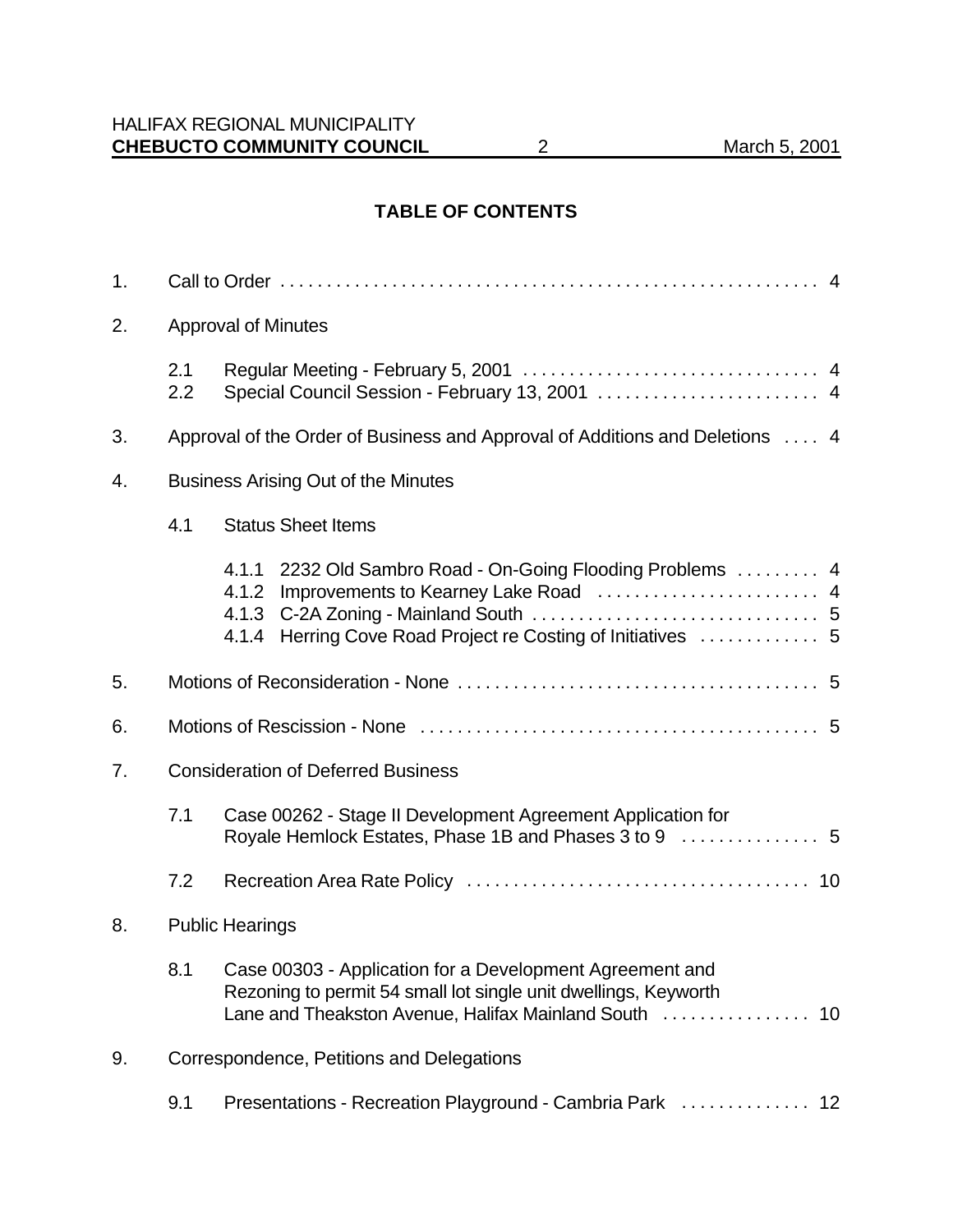|     | <b>HALIFAX REGIONAL MUNICIPALITY</b><br><b>CHEBUCTO COMMUNITY COUNCIL</b> | $3 \quad \qquad$ | March 5, 2001 |
|-----|---------------------------------------------------------------------------|------------------|---------------|
| 10. | Reports                                                                   |                  |               |
|     | 10.1                                                                      |                  |               |
|     |                                                                           |                  |               |
| 12. |                                                                           |                  |               |
| 13. |                                                                           |                  |               |
| 14. |                                                                           |                  |               |
| 15. |                                                                           |                  |               |
| 16. |                                                                           |                  |               |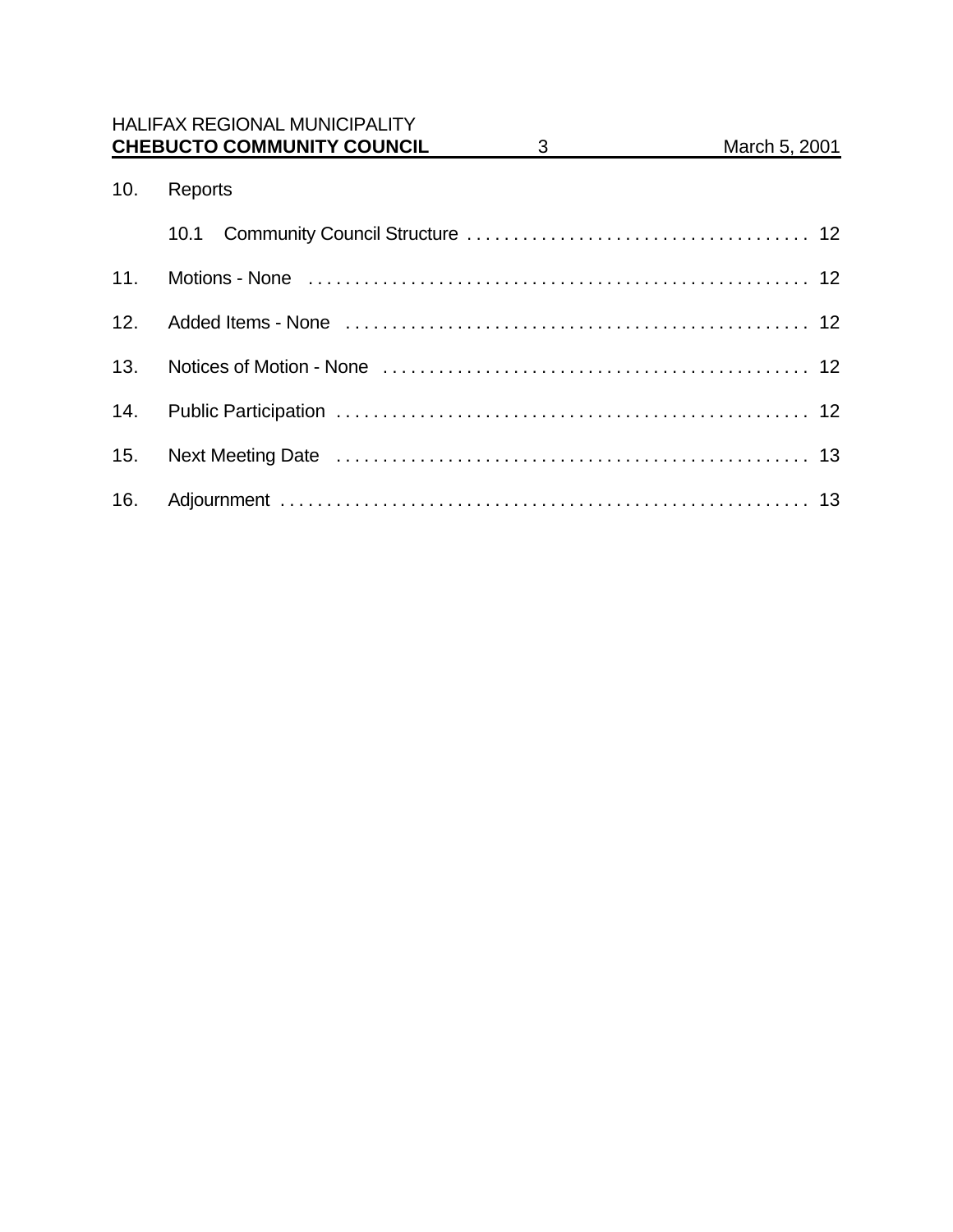#### 1. **CALL TO ORDER**

The meeting was called to order by the Chair at 7:00 p.m. in the Council Chambers at 2750 Dutch Village Road, Halifax.

At a further point in the meeting, the Chair recognized Mary Ann McGrath, MLA and former Mayor Walter Fitzgerald.

#### 2. **APPROVAL OF MINUTES**

#### 2.1 **Regular Meeting - February 5, 2001**

**MOVED by Councillor Mosher, seconded by Councillor Whalen to approve the Minutes of Regular Meeting held on February 5, 2001 as circulated. MOTION PUT AND PASSED.**

#### 2.2 **Special Council Session - February 13, 2001**

**MOVED by Councillor Walker, seconded by Councillor Whalen to approve the Minutes of Special Council Session held on February 13, 2001 as circulated. MOTION PUT AND PASSED.**

#### 3. **APPROVAL OF THE ORDER OF BUSINESS AND APPROVAL OF ADDITIONS AND DELETIONS**

Added Item: Councillor Whalen - Additional Presentation re Cambria Park Recreation Playground

#### **MOVED by Councillor Walker, seconded by Councillor Whalen to approve the Order of Business as amended. MOTION PUT AND PASSED.**

#### 4. **BUSINESS ARISING OUT OF THE MINUTES**

#### 4.1 **Status Sheet Items**

#### 4.1.1 2232 Old Sambro Road - On-Going Flooding Problems

Councillor Adams requested that another letter be sent to Department of Environment as he understood there was another staff member assigned with regard to this situation.

#### 4.1.2 Improvements to Kearney Lake Road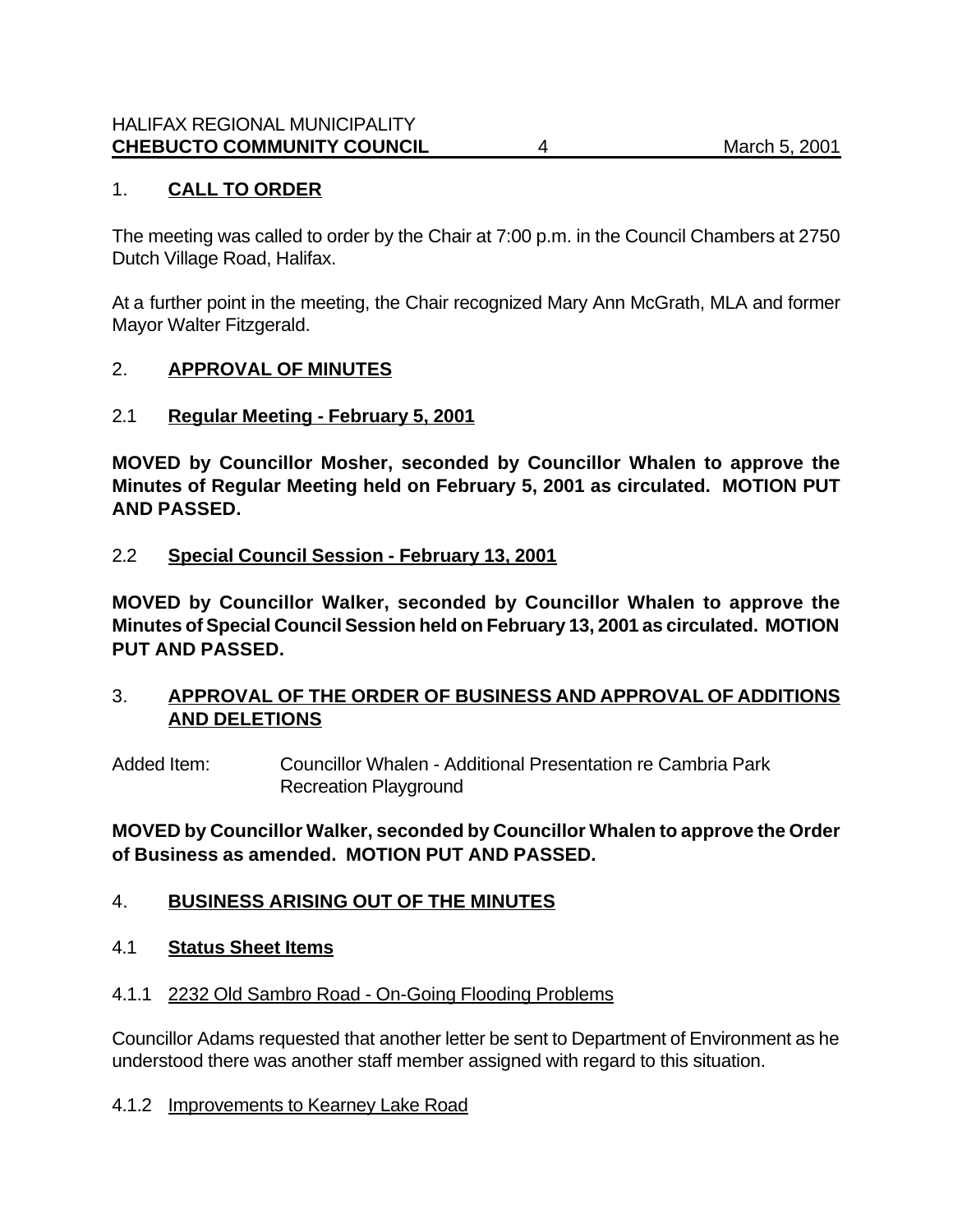No further information.

#### 4.1.3 C-2A Zoning - Mainland South

A Public Information meeting has been scheduled.

#### 4.1.4 Herring Cove Road Project - Costing of Initiatives

A Staff Report dated February 20, 2001 was before Community Council providing information on items of direct relevance to Public Works and Transportation Services.

#### 5. **MOTIONS OF RECONSIDERATION** - None

6. **MOTIONS OF RESCISSION** - None

## 7. **CONSIDERATION OF DEFERRED BUSINESS**

### 7.1 **Case 00262 - Stage II Development Agreement Application for Royale Hemlock Estates, Phase 1B and Phases 3 to 9**

This item was deferred from the last meeting at the request of the developer. A Staff Report dated January 29, 2001 was before Community Council with regard to the above application.

Mr. Roger Wells, Regional Coordinator, Planning Services provided an overview of the report. During the course of his presentation, he advised the following:

- C Stage I Development Agreement was approved by Community Council in 1998 for 170 acres.
- C Shortly thereafter, there was the proposal for construction of the P-3 school which necessitated the construction of trunk sewer extension along Bedford Highway from Kearney Lake Road to the subject property. This also enabled servicing for the entire parcel and ultimately the lands to the north of Royale Hemlock.
- C Stage II Development Agreement was approved by Community Council in March, 2000 for Phases 1A and 2 of Royale Hemlock.
- C In the Staff Report, staff presented an analysis of the proposed Stage II agreement against the clauses of the Stage I agreement. Staff and ultimately Community Council should be satisfied that the Stage II Development Agreement reflects and is consistent with the Stage I Development Agreement.
- C Staff is of the opinion that the proposed Stage II agreement for Phases 1B and Phases 3 to 9 is consistent with the Stage I agreement policies.
- C The Staff Report covered two financial matters: 1) request by Kimberley-Lloyd Developments, because they were putting in oversized infrastructure, for the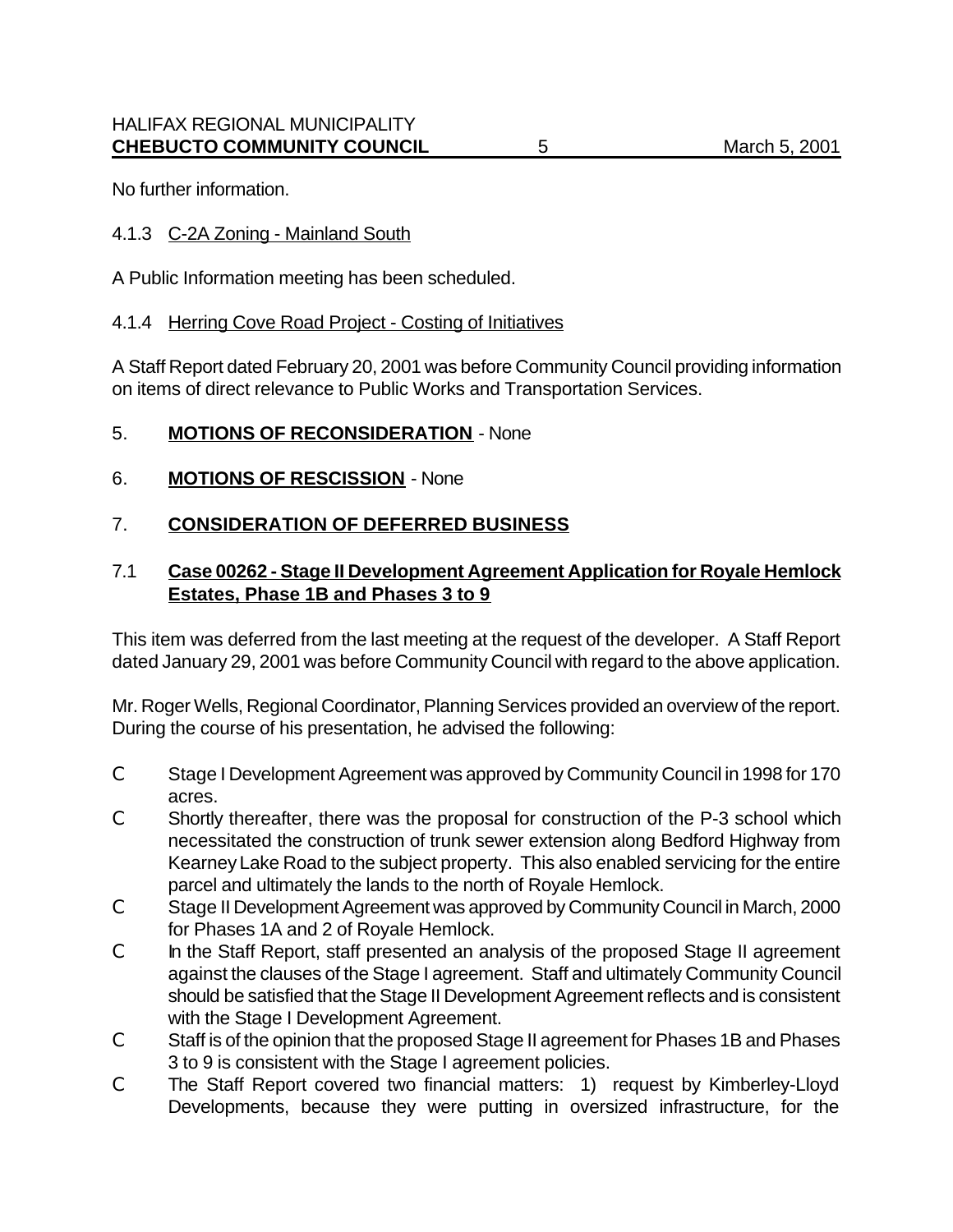Municipality to cost share \$112,000 and 2) infrastructure charges since the introduction of the Municipal Government Act which enables the Municipality to recover the cost of oversizing infrastructure, by formula, to be distributed equally among those who would benefit from the infrastructure program. This was a departure from the way the former City of Halifax did things.

- C Based on preliminary evaluation of costs of supplying oversized infrastructure to the Prince's Lodge area, including Royale Hemlock, \$16,000 was the amount determined per acre excluding any costs with regard to water transmission, which is under the auspices of the Halifax Regional Water Commission.
- C Staff was, therefore, proposing several clauses in the proposed Development Agreement with respect to cost recovery from the developer of Royale Hemlock at about \$16,000 per acre.
- C Details and negotiations as to what is and what is not included in this \$16,000 has not been tabulated yet.
- C Staff was under the impression that the developer was willing to sign the proposed Development Agreement and that was why it was put before Community Council at the last meeting. Since the deferral request by the developer, however, a revised proposal was received from the developer. The developer was proposing to absorb the cost of constructing the oversized section of Starboard Drive and the oversized storm pipe to \$112,000 that otherwise Community Council would be requesting Regional Council to approve as an expenditure. In exchange, the developer wants Community Council to delete any reference to infrastructure charges in the proposed Development Agreement - the tentative \$16,000 per acre.
- C Staff felt that the proposal by the developer was a substantial variation and was requesting time to prepare a Supplementary Report on the implications of the revised proposal as there was not sufficient time to prepare the Supplementary Report for this meeting.

A Memorandum dated March 5, 2001 from Mr. Wells to Community Council requesting that the above application be deferred, and providing reasons for the request, was before Community Council. Community Council, however, did not consider the request.

In response to questions from Community Council, Mr. Wells provided the following information:

- C At the time of approval of Stage I, there was no consideration of infrastructure charges and the Municipality was not obligated to pay for oversizing.
- C The actual enabling legislation through the Municipal Government Act has not yet come before Regional Council. Mr. Wells quoted the motion approved by Regional Council in April, 2000 re ensuring that staff be instructed that cost sharing associated with oversizing the Royale Hemlock streets and sewer be recovered within applicable legislation from all benefiting lands within the Master Plan area. Based on Regional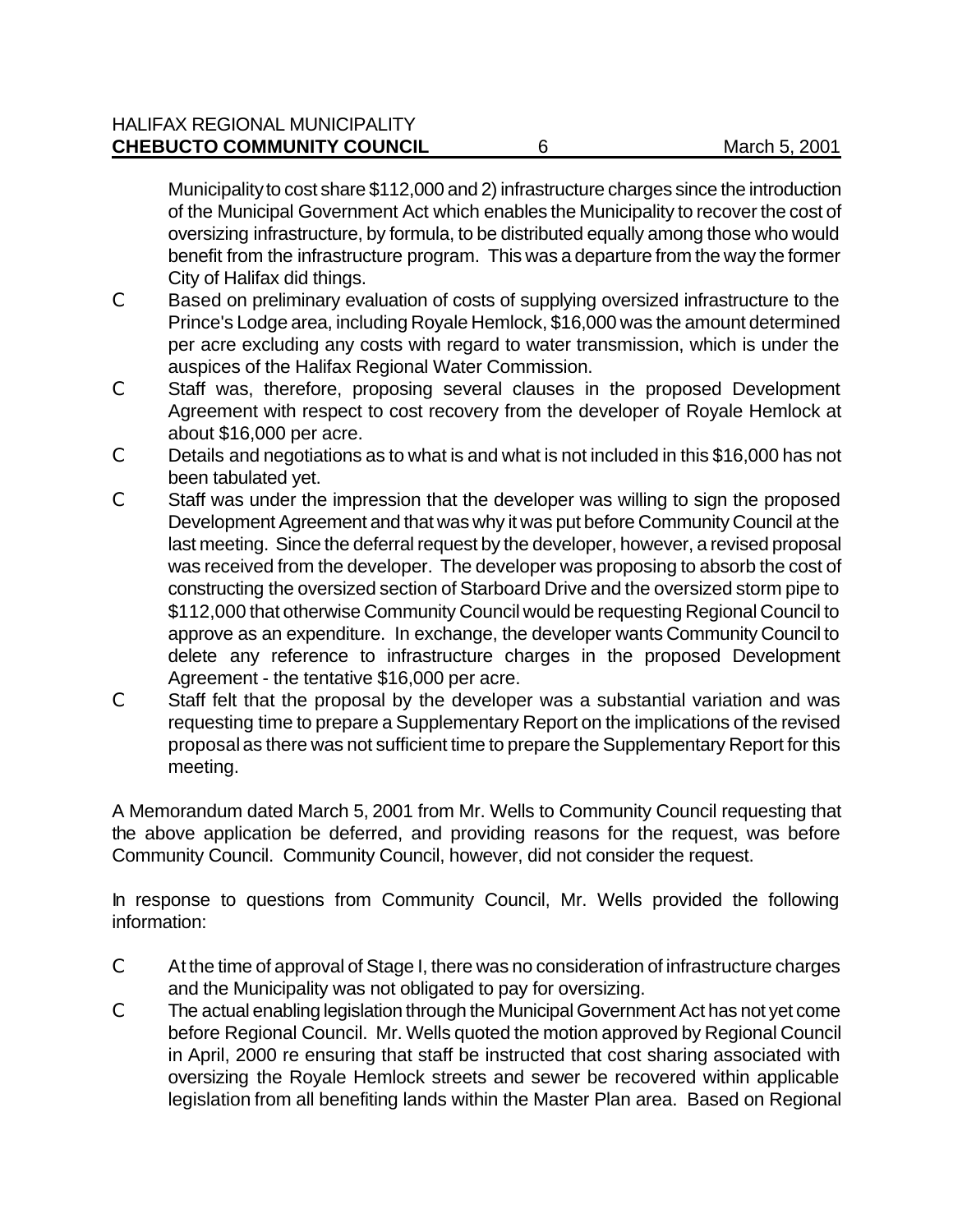Council's motion, staff investigated cost sharing and a cost recovery mechanism is included in the draft Development Agreement.

Mr. George Armoyan, Kimberley-Lloyd Developments raised the following points in support of his application:

- C He quoted the motion of Regional Council approved April 11, 2000. He disagreed that there was authorization to impose any charges against his development.
- C He stated that Mr. Wells had indicated that had he known Kimberley-Lloyd was not going to sign the agreement, the proposal before Community Council in February would not have been presented. What was involved was the \$16,000 per acre and, in his opinion, he had never been blackmailed before and he hoped Community Council would not condone staff's action in this regard.
- C All the improvements that staff proposed has no benefit to him. His development was approved in 1998 based on its own merits. He did not understand, therefore, why they would have to cost share.
- C Staff was willing to honour other Stage I agreements like Glenbourne and Langbrae extension.
- C The whole Master Plan has zero benefit to his development.
- C Kimberley-Lloyd Developments would not agree to pay anything. They already agreed to absorb \$112,000 for the sake of getting the development under way.
- C With regard to the proposed \$16,000 per acre, there was no breakdown received as to the rationale for this amount.

Mr. Robert Grant, Stewart McKelvey Stirling Scales added the following on behalf of Kimberley-Lloyd Developments:

- C The thrust of Kimberley-Lloyd's position is that it is entitled to have the Stage II agreement in the form it requests because it conforms to the Stage I agreement. The Stage I agreement expressly stated that nothing should obligate the Municipality to enter into any cost sharing agreement and any decision to do so shall be the sole discretion of the Municipality, subject to approval by Community Council and Regional Council.
- C Kimberley-Lloyd is saying that was the deal for signing Stage I but they are prepared to forego any request to the Municipality for participation in oversizing costs. Kimberley-Lloyd will shoulder that burden and was asking the Municipality to meet its obligation under the Stage I agreement and approve the Stage II agreement without imposing any infrastructure charges which it has no authority to do.

Mr. Colin Stewart, on behalf of Friends of Hemlock Ravine raised the following points: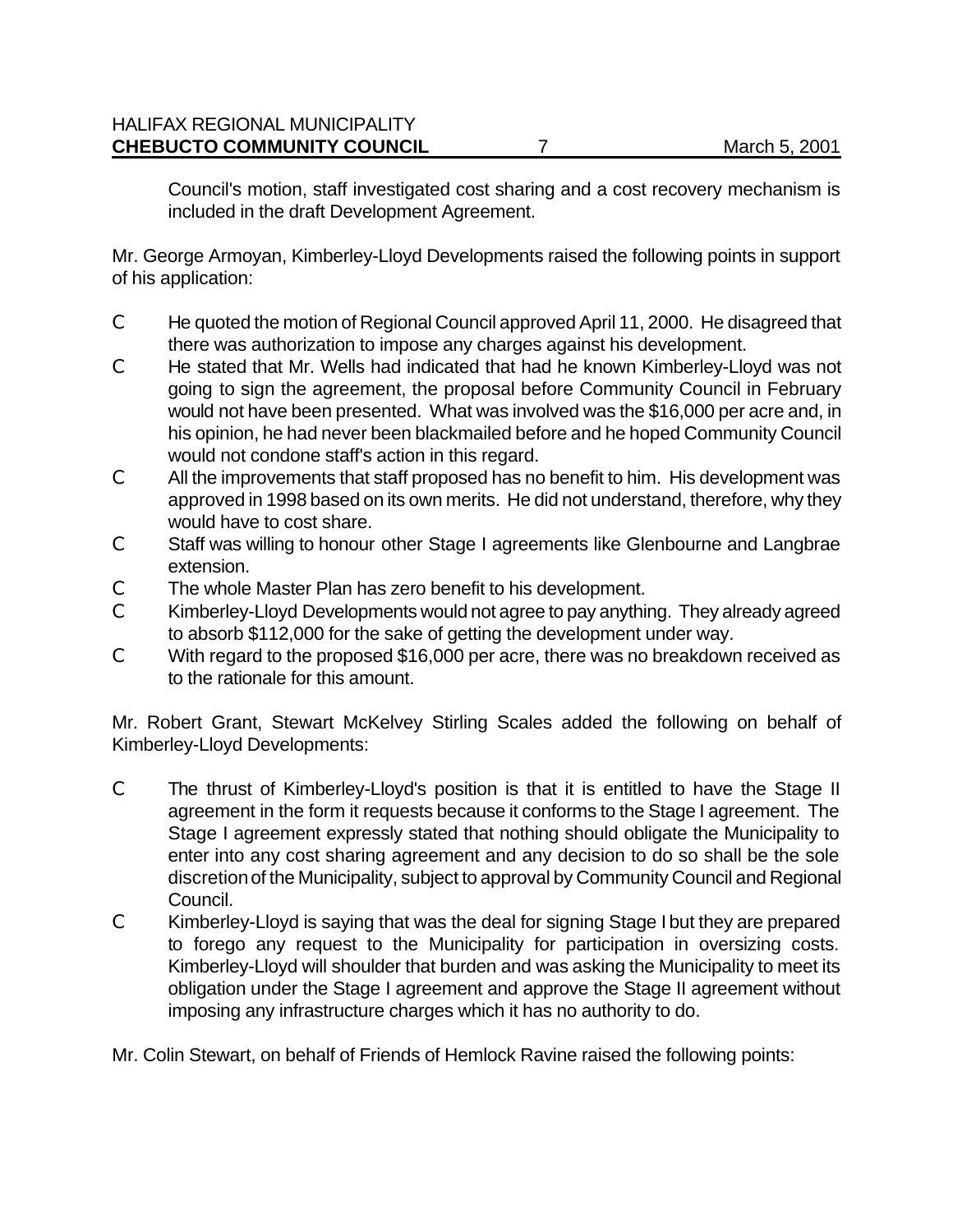- C He provided information on how Hemlock Ravine Park will be affected by the proposed development.
- C Based on the proposal being considered, they looked at Phases 7 and 8 and seriously considered whether or not to ask that those two phases not be approved. However, further recent discussions with the developer strongly indicates the willingness to work with his organization and he did not see Phase II approval as being the end of discussions.
- C Based on the reassurance from Kimberley-Lloyd, he was prepared to support the proposal. If HRM, the developer and Friends of Hemlock Ravine could come to an agreement, that would be acceptable.
- C He asked, however, that Community Council show strong support for the park by getting it larger, more effective and more secure and that efforts to improve the park continue.

At this time, further questions were raised by Community Council and answered by Mr. Wells as follows:

- C The items included in the \$16,000 figure are on page 14 of the Staff Report. The costs were formulated for the entire Prince's Lodge Master Plan.
- C Now given the opportunity, he advised he took exception to the word "blackmail". Staff has been negotiating with the developer for quite some time with regard to the two issues of cost sharing and infrastructure charges. The developer knew full well the motion of Regional Council last April. The wording of the Development Agreement was reviewed by both parties prior to it coming forward and it was at the last minute the developer asked for a deferral.
- C When there is no agreement between both parties, nothing comes forward to Community Council. If a developer insists on something coming forward, it is worded the way the developer wants it approved and then staff writes a negative staff report.

Given the opportunity for further input, Mr. George Armoyan added the following:

- C Subject to obtaining approval, tenders will go forward and it is hoped to proceed within a month.
- C He quoted from a letter dated January 17, 2001 sent to Mr. Wells. A portion of this letter referred to the fact that there would not be support for his project unless he agreed to participate in Prince's Lodge cost sharing. Neither would there be support for the request for reimbursement of oversizing of pipes and roads unless there was agreement to cost sharing.
- C He advised that maybe "blackmail" was not the appropriate word to use. He acknowledged that he should have said something like: "you do it our way or you have to wait for awhile". He apologized for using the word "blackmail".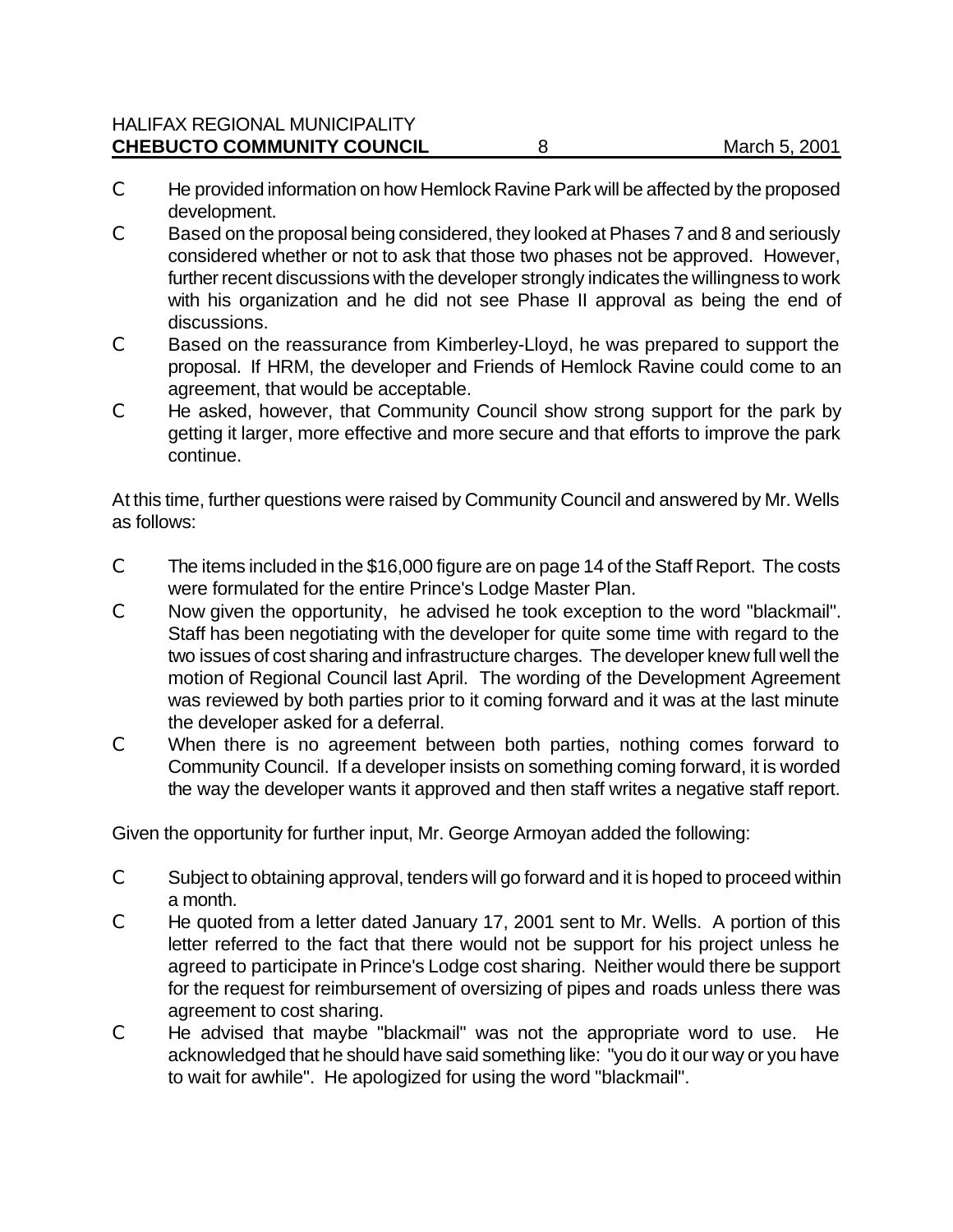| <b>CHEBUCTO COMMUNITY COUNCIL</b>    | March 5, 2001 |
|--------------------------------------|---------------|
| <b>HALIFAX REGIONAL MUNICIPALITY</b> |               |

At this point, Councillor Whalen acknowledged that the Staff Report indicates that the Stage II application does largely conform with what was originally approved. She felt there were a number of positives, particularly the involvement of the Friends of Hemlock Ravine and the close relationship they have developed with Kimberley-Lloyd Developments. The Stage I approval in 1998 had nothing at that time regarding a Master Plan and there was no indication of infrastructure charges until after that.

**MOVED by Councillor Walker, seconded by Councillor Mosher to:**

**1. Approve the Stage II Development Agreement to allow for Phase 1B and Phases 3 to 9 of Royale Hemlock Estates, presented as Attachment IV to the Staff Report dated January 29, 2001;**

**2. Community Council recommend to Regional Council that a municipal expenditure be authorized in an amount not exceeding \$112,000 (HST included in total) to allow for cost-sharing with the applicant for over sizing a municipal street and storm sewer in accordance with the terms of Section 3.17 of the agreement;**

**3. The agreement be signed within 120 days, or any extension thereof granted by Community Council on the request of the applicant, from the date of final approval by Community Council and any other bodies as necessary, whichever approval is later, including applicable appeal periods; otherwise, this approval will be void and obligations arising hereunder shall be at an end.**

#### **MOTION DEFEATED.**

The following motion was then made:

**MOVED by Councillor Whalen, seconded by Councillor Mosher to approve the Stage II Development Agreement to allow for Phase 1B and Phases 3 to 9 of Royale Hemlock Estates, presented as Attachment IV to the Staff Report dated January 29, 2001, subject to the following:** 

**1. Remove Clauses 3.17, 3.18 and 3.19 from the proposed Stage II Development Agreement, which all relate to infrastructure charges and replace them with the following:**

**"The Municipality and the developer agree that the oversized infrastructure, excluding the water system, will be constructed by the developer on behalf of the Municipality. The developer acknowledges that the Municipality has not budgeted funds to pay for the oversizing costs and therefore the developer, provided it does not have infrastructure charges imposed upon it with respect**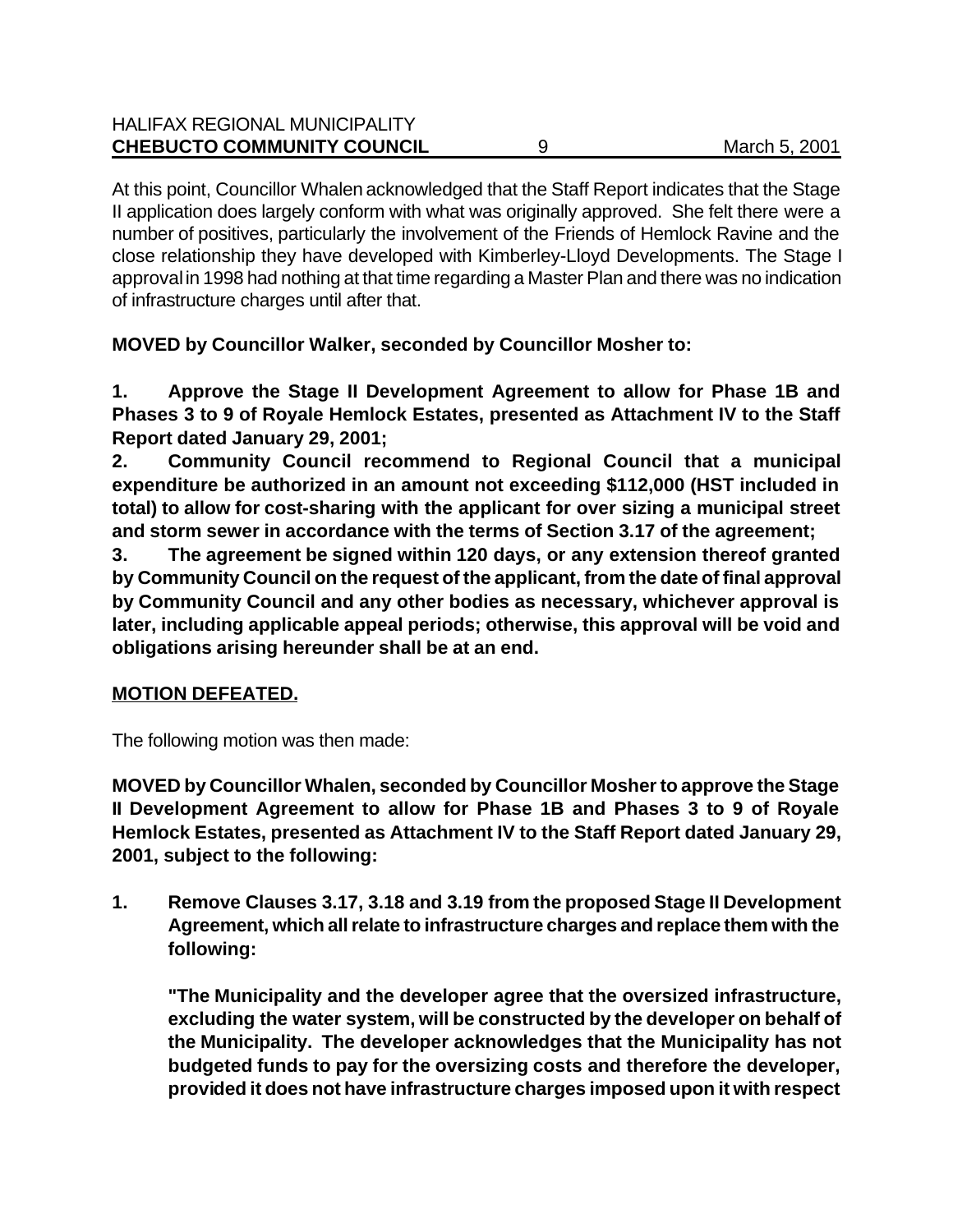**to the lands subject to this agreement, agrees to pay the cost for oversized municipal streets and storm sewers within Phases 3 to 9."**

- **2. No recommendation go forward to Regional Council regarding a municipal expenditure in the amount not exceeding \$112,000 (HST included in total) to allow for cost sharing with the applicant for oversizing a municipal street and storm sewer because of the developer's agreement outlined in #1 above.**
- **3. The amended agreement be signed within 120 days, or any extension thereof granted by Community Council on the request of the applicant, from the date of final approval by Community Council and any other bodies as necessary, whichever approval is later, including applicable appeal periods; otherwise, this approval will be void and obligations arising hereunder shall be at an end.**

#### **MOTION PUT AND PASSED.**

#### 7.3 **Recreation Area Rate Policy**

This item was referred by Regional Council at its meeting held on December 12, 2000 and deferred by Community Council at its last meeting.

### **MOVED by Councillor Walker, seconded by Councillor Whalen to accept the report as presented. MOTION PUT AND PASSED.**

#### 8. **PUBLIC HEARINGS**

### 8.1 **Case 00303 - Application for a Development Agreement and Rezoning to Permit 54 Small Lot Single Unit Dwellings, Keyworth Lane and Theakston Avenue, Halifax Mainland South**

A Staff Report dated February 1, 2001 was before Community Council. Mr. Paul Sampson, Planner provided an overview of the application. Staff was recommending approval.

The Chair called for speakers for or against the application.

Mr. Rob MacPherson, representing Kimberley-Lloyd Developments spoke in favour of the application.

Mr. Brian Dempsey, Herring Cove, on behalf of the Herring Cove Ratepayers Association and the McIntosh Run Watershed Association advised that he had no problems with the application; however, he would like some assurances that the development will have no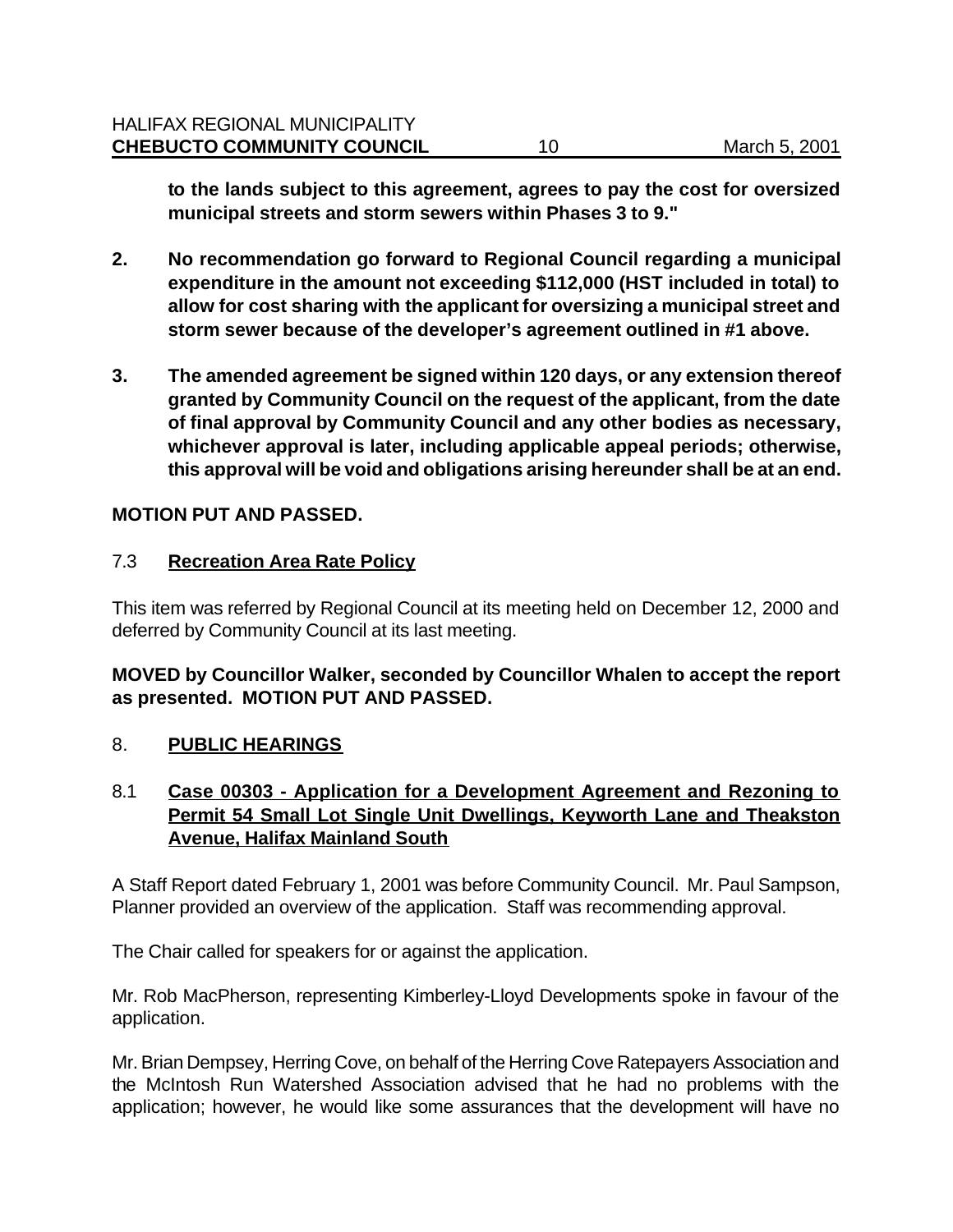| <b>HALIFAX REGIONAL MUNICIPALITY</b> |               |
|--------------------------------------|---------------|
| <b>CHEBUCTO COMMUNITY COUNCIL</b>    | March 5, 2001 |

adverse affects on McIntosh Run and, if so, a means of correcting the situation should be made clear in the document. He advised that Mr. Armoyan and Mr. MacPherson from Kimberley-Lloyd Developments have agreed to meet with him to discuss any concerns he has.

The Chair called three times for further speakers for or against the application. There were none.

#### **MOVED by Councillor Mosher, seconded by Councillor Walker to close the Public Hearing. MOTION PUT AND PASSED.**

Councillor Adams advised that the developer has the right to go with 30 semi-detached buildings (60 units) and is asking for the ability to put small single family homes on the lots, which reduces the density. With regard to McIntosh Run, there is testing going on at present from Long Lake on to identify any contaminants. Department of Environment will become involved if need be if something does arise. He had no reservations with regard to the application.

**MOVED by Councillor Mosher, seconded by Councillor Walker to:**

**1) Approve the rezoning of portions of lots 49 and 50, Keyworth Lane, from H (Holding) to RDD (Residential Development District) as shown on plan 003 of Case 00303 (Schedule B of Appendix A of the Staff Report dated February 1, 2001);**

**2) Approve the Development Agreement (Appendix "A" of the Staff Report dated February 1, 2001) for lots 1 through 48 and lots 51 through 54, to allow for 52 single unit dwellings at Keyworth Lane and Theakston Avenue;**

**3) Require that the Development Agreement be signed within 120 days, or any extension thereof granted by Community Council on request of the applicant, from the date of final approval by Community Council and any other bodies as necessary, whichever is later; otherwise, this approval will be void and obligations arising hereunder shall be at an end.**

### **MOTION PUT AND PASSED.**

### 9. **CORRESPONDENCE, PETITIONS AND DELEGATIONS**

### 9.1 **Presentations**

9.1.1 Recreation Playground, Cambria Park re Basketball Court, 20 Castlehill Drive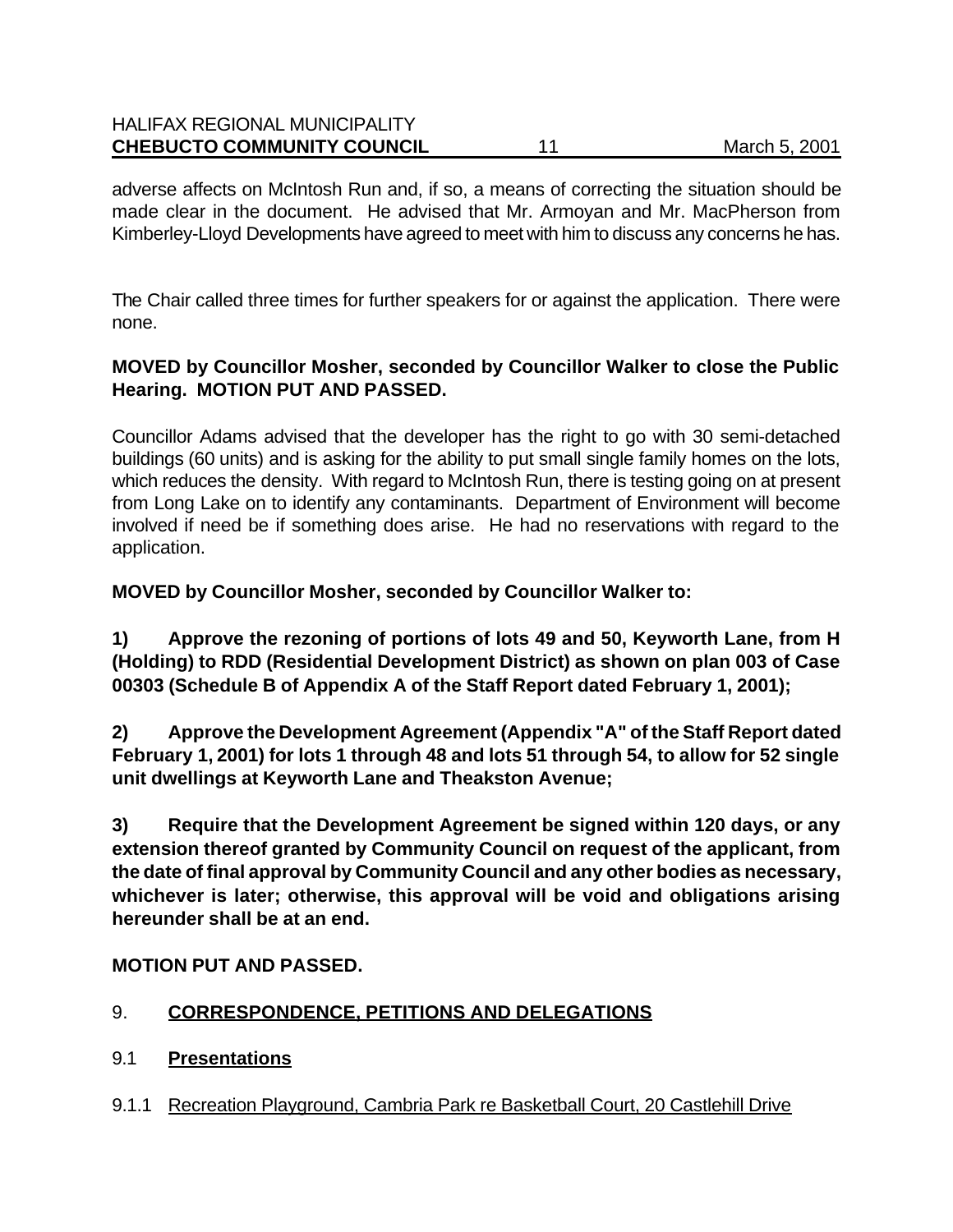| <b>CHEBUCTO COMMUNITY COUNCIL</b>    | March 5, 2001 |
|--------------------------------------|---------------|
| <b>HALIFAX REGIONAL MUNICIPALITY</b> |               |

Mr. Larry Pope, 93 Kearney Lake Road spoke on the problems and frustrations he has been experiencing with the basketball court. During the course of his presentation, he read a letter sent to him by Councillor Whalen in this regard and commented on same. He advised he had been before Community Council previously with regard to the same situation. Subsequently, he advised that he has sold his condominium at 93 Kearney Lake Road because he could not take it any more.

Ms. Anne Gniewek, 32 Castle Hill Drive, reading from prepared text, provided Community Council with information as to why the basketball court should be retained at the location in question, asked for support from Community Council to retain the court and to reinstate the second net.

### 10. **REPORTS**

### 10.1 **Community Council Structure**

Councillor Adams advised that Councillors from Districts 11, 12, 13 and 14 will be joining Chebucto Community Council effective April 1, 2001. With regard to District 18, Chebucto Community Council will have jurisdiction over that portion which was in the former City of Halifax.

- 11. **MOTIONS** None
- 12. **ADDED ITEMS** None
- 13. **NOTICES OF MOTION** None

### 14. **PUBLIC PARTICIPATION**

Mr. Hiram Tiller, 4 Thackeray Close asked what action is being taken to improve traffic flow to and from Bayers Lake Business Park, namely to provide a right turn lane from Lacewood to 102 North and Chain Lake Drive to 102 South.

In response, Councillor Whalen advised that discussions have been taking place and agreed the area was unsafe. She checked with Public Works/Traffic Services and found out that there is nothing in the proposed budget for 2001/02 for this because the area lies within the provincial corridor. Staff would be meeting with their provincial counterparts.

Mr. Tiller asked if his concerns could be put on the Status Sheet. It was agreed to do so.

# 15. **NEXT MEETING DATE**